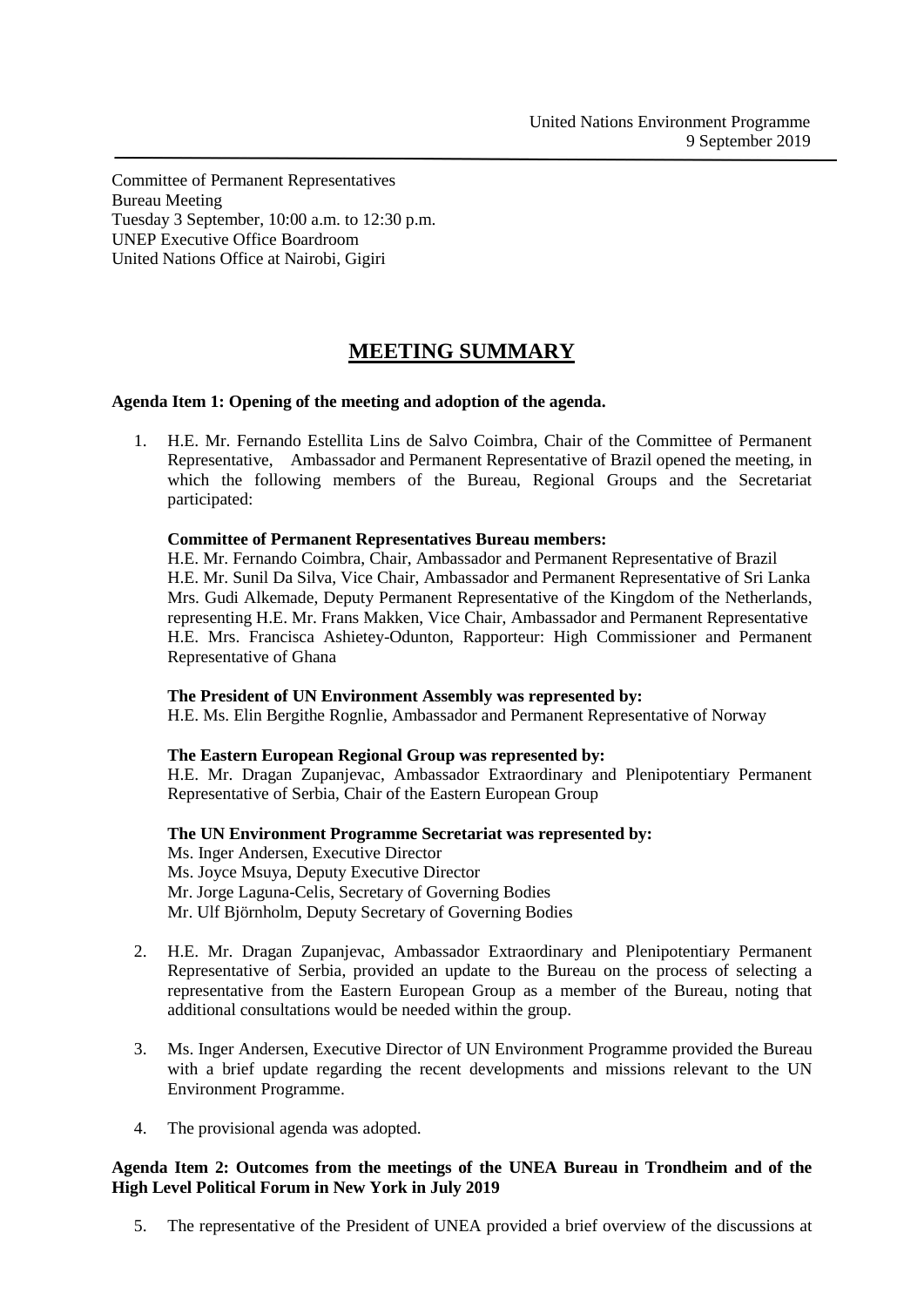the UNEA Bureau meeting held in Trondheim, Norway, on 3 July 2019, and referred to the Chair's Summary of the meeting, which is available online through the meeting portal. She highlighted that that the Bureau held an initial discussion on the selection of a theme for the fifth session of the UN Environment Assembly, in light of the request in UNEA decision 4/2, which mandates the UNEA Bureau to decide on the theme in consultation with the CPR no later than 31 December 2019. She also referred to a letter from the UNEA President to all member States and stakeholders dated 8 July 2019, with a view to encourage wide consultations on the theme, on the basis of a "thought starter" prepared by the Secretariat outlining three thematic areas.

- 6. The Chair welcomed the briefing on the meeting of the UNEA Bureau, underlined the need for inclusive and transparent consultations on the theme and proposed the following roadmap for consultations with the Committee of Permanent Representatives, developed in collaboration with the UNEA presidency, with a view to arrive at a broad consensus on the selection of a theme for UNEA-5 by December this year, as follows:
	- CPR Subcommittee 12 September 2019: presentation and first exchange of views on the three proposed thematic areas and on the consultation process.
	- UNEA Bureau meeting 1 October 2019: Update to the UNEA Bureau on inputs received so far.
	- $\bullet$  6<sup>th</sup> Annual Subcommittee meeting 7 11 October 2019: Informal consultations with member States and regional groups in the margins of the meeting.
	- CPR Subcommittee meeting 31 October 2019: Dedicated discussion with members of the Committee on the selection of the theme.
	- November 2019: Continued consultations with member States, including if necessary, through Subcommittee meetings.
	- Joint meeting of the UNEA and CPR Bureaux 3 December 2019: Final decision on the theme.
- 7. The Bureau agreed to the proposed consultation process as presented by the Chair. The Chair committed to share the roadmap through a letter to the members of the Committee, together with the "thought starter" already shared by the UNEA President.
- 8. The representative of the President of UNEA reported briefly on the participation of the UNEA President in the 2019 High-Level Political Forum on Sustainable Development during the ministerial segment, 16 -18 July, where the President was given a dedicated speaking slot to convey the messages of the Assembly to the Forum. The UNEA President also met with representatives of Major Groups and stakeholders, participated in side events, and granted media interviews.

## **Agenda Item 3: Visual identity of the UN Environment Programme.**

- 9. The Executive Director presented a proposal on the way forward with regard to the visual identity of UN Environment Programme, with a view to phase out the short form "UN Environment" and to instead revert to the consensually recognized acronym "UNEP" in all future communication where an acronym/short form is needed, and to adjust the current logo of the organization, for final consideration and approval of member States. The proposal is outlined in a background note available on the meeting portal.
- 10. The Bureau welcomed the initiative of the Executive Director with regard to applying "UNEP" as the short form of the UN Environment Programme, and expressed general agreement with option 1 in the background note with respect to the choice of logo. The Bureau also decided to add this topic as a new agenda item at the meeting of the Subcommittee scheduled for 12 September 2019, with a view to receive further guidance from member States.